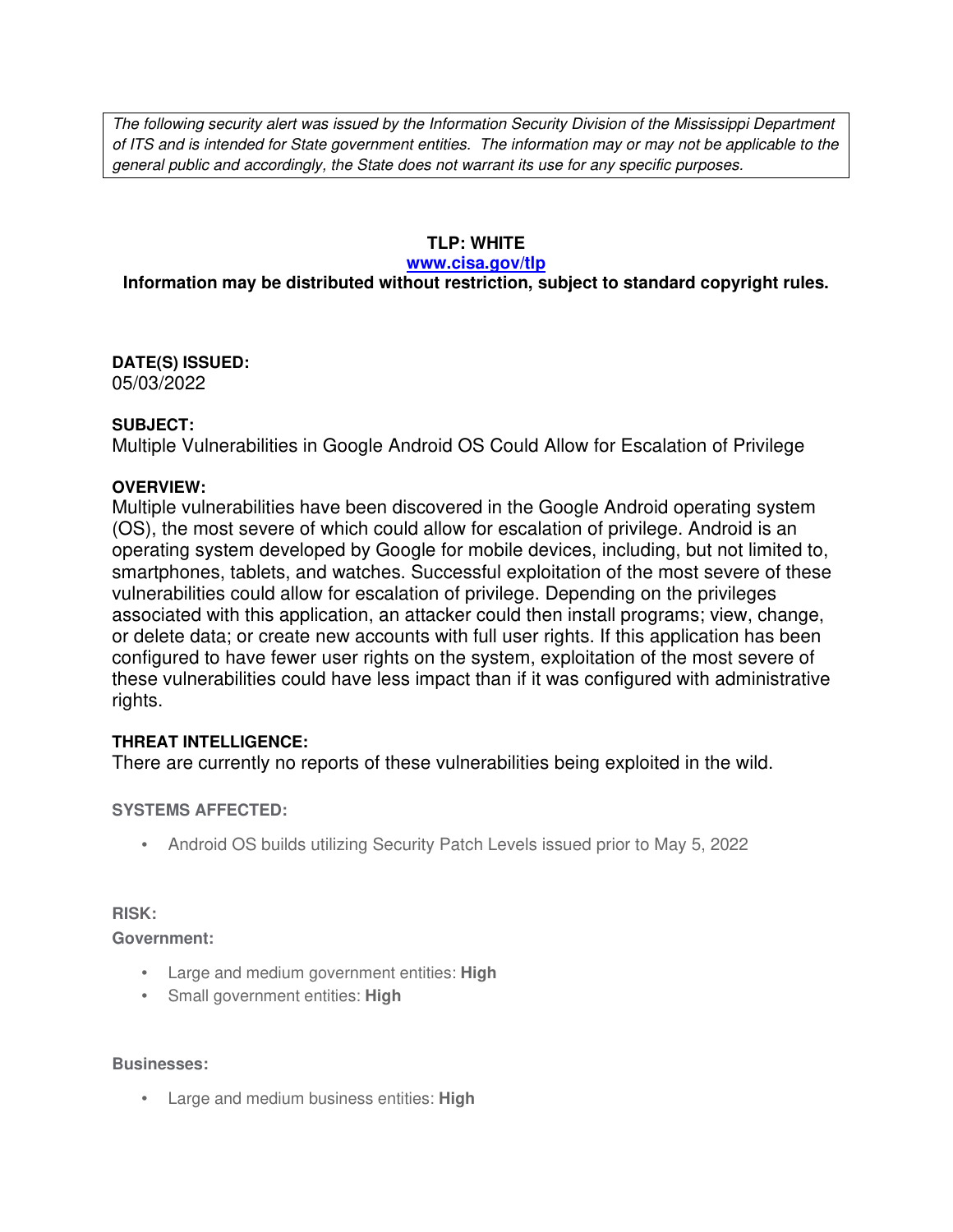• Small business entities: **High**

### **Home users: Low**

## **TECHNICAL SUMMARY:**

Multiple vulnerabilities have been discovered in Google Android OS, the most severe of which could allow for escalation of privilege. Details of these vulnerabilities are as follows:

- Multiple vulnerabilities in Framework, the most severe vulnerability in this section could lead to local escalation of privilege with User execution privileges needed.(CVE-2021- 39662, CVE-2022-20004, CVE-2022-20005, CVE-2022-20007, CVE-2021-39700)
- Multiple vulnerabilities in System, the most severe vulnerability in this section could lead to local escalation of privilege with no additional execution privileges needed.( CVE-2022-20113, CVE-2022-20114, CVE-2022-20116, CVE-2022-20010, CVE-2022-20011, CVE-2022-20115, CVE-2021-39670, CVE-2022-20112)
- A vulnerability in the MediaProvider component of Project Mainline (CVE-2021-39662)
- Multiple vulnerabilities in Kernel components, the most severe vulnerability in this section could lead to local escalation of privilege in system libraries with no additional execution privileges needed.( CVE-2022-0847, CVE-2022-20009, CVE-2022-20008, CVE-2021-22600)
- Multiple high severity vulnerabilities in MediaTek telephony and ion components. (CVE-2022-20084, CVE-2022-20109, CVE-2022-20110)
- Multiple high severity vulnerabilities in Qualcomm WLAN, Kernel and Display components. (CVE-2022-22057, CVE-2022-22064, CVE-2022-22065, CVE-2022-22068, CVE-2022-22072)
- Multiple high and critical severity vulnerabilities in Qualcomm closed-source components. (CVE-2021-35090, CVE-2021-35072, CVE-2021-35073, CVE-2021-35076, CVE-2021-35078, CVE-2021-35080, CVE-2021-35086, CVE-2021-35087, CVE-2021- 35094, CVE-2021-35096, CVE-2021-35116)

Successful exploitation of the most severe of these vulnerabilities could allow for escalation of privilege. Depending on the privileges associated with this application, an attacker could then install programs; view, change, or delete data; or create new accounts with full user rights. If this application has been configured to have fewer user rights on the system, exploitation of the most severe of these vulnerabilities could have less impact than if it was configured with administrative rights.

# **RECOMMENDATIONS:**

We recommend the following actions be taken:

- Apply appropriate updates by Google Android or mobile carriers to vulnerable systems, immediately after appropriate testing.
- Remind users to only download applications from trusted vendors in the Play Store.
- Remind users not to visit un-trusted websites or follow links provided by unknown or untrusted sources.
- Inform and educate users regarding threats posed by hypertext links contained in emails or attachments, especially from un-trusted sources.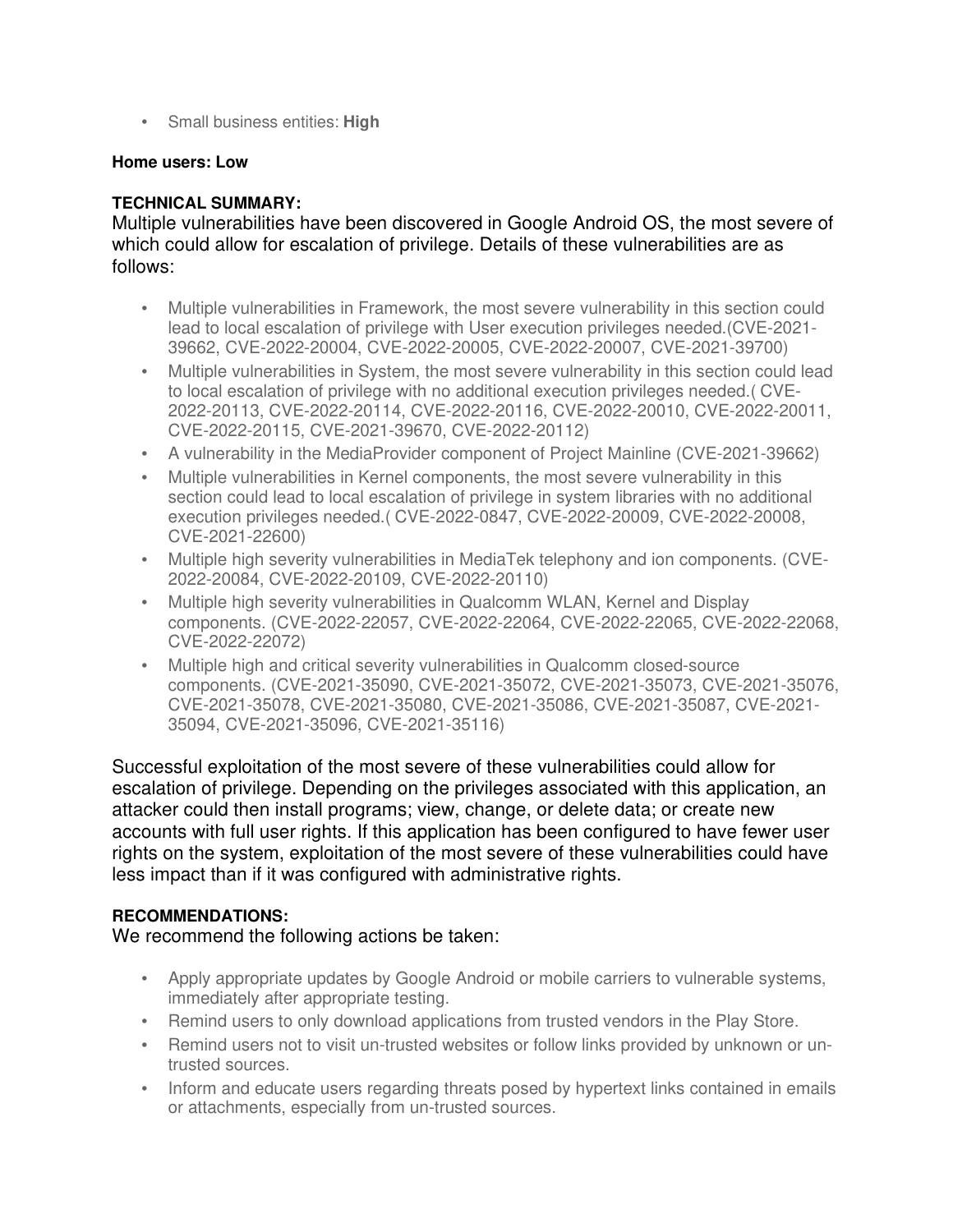#### **REFERENCES:**

**Google Android:**

https://source.android.com/security/bulletin/2022-05-01

#### **CVE:**

https://cve.mitre.org/cgi-bin/cvename.cgi?name=CVE-2021-22600 https://cve.mitre.org/cgi-bin/cvename.cgi?name=CVE-2021-35072 https://cve.mitre.org/cgi-bin/cvename.cgi?name=CVE-2021-35073 https://cve.mitre.org/cgi-bin/cvename.cgi?name=CVE-2021-35076 https://cve.mitre.org/cgi-bin/cvename.cgi?name=CVE-2021-35078 https://cve.mitre.org/cgi-bin/cvename.cgi?name=CVE-2021-35080 https://cve.mitre.org/cgi-bin/cvename.cgi?name=CVE-2021-35086 https://cve.mitre.org/cgi-bin/cvename.cgi?name=CVE-2021-35087 https://cve.mitre.org/cgi-bin/cvename.cgi?name=CVE-2021-35090 https://cve.mitre.org/cgi-bin/cvename.cgi?name=CVE-2021-35094 https://cve.mitre.org/cgi-bin/cvename.cgi?name=CVE-2021-35096 https://cve.mitre.org/cgi-bin/cvename.cgi?name=CVE-2021-35116 https://cve.mitre.org/cgi-bin/cvename.cgi?name=CVE-2021-39662 https://cve.mitre.org/cgi-bin/cvename.cgi?name=CVE-2021-39662 https://cve.mitre.org/cgi-bin/cvename.cgi?name=CVE-2021-39670 https://cve.mitre.org/cgi-bin/cvename.cgi?name=CVE-2021-39700 https://cve.mitre.org/cgi-bin/cvename.cgi?name=CVE-2022-0847 https://cve.mitre.org/cgi-bin/cvename.cgi?name=CVE-2022-20004 https://cve.mitre.org/cgi-bin/cvename.cgi?name=CVE-2022-20005 https://cve.mitre.org/cgi-bin/cvename.cgi?name=CVE-2022-20007 https://cve.mitre.org/cgi-bin/cvename.cgi?name=CVE-2022-20008 https://cve.mitre.org/cgi-bin/cvename.cgi?name=CVE-2022-20009 https://cve.mitre.org/cgi-bin/cvename.cgi?name=CVE-2022-20010 https://cve.mitre.org/cgi-bin/cvename.cgi?name=CVE-2022-20011 https://cve.mitre.org/cgi-bin/cvename.cgi?name=CVE-2022-20084 https://cve.mitre.org/cgi-bin/cvename.cgi?name=CVE-2022-20109 https://cve.mitre.org/cgi-bin/cvename.cgi?name=CVE-2022-20110 https://cve.mitre.org/cgi-bin/cvename.cgi?name=CVE-2022-20112 https://cve.mitre.org/cgi-bin/cvename.cgi?name=CVE-2022-20113 https://cve.mitre.org/cgi-bin/cvename.cgi?name=CVE-2022-20114 https://cve.mitre.org/cgi-bin/cvename.cgi?name=CVE-2022-20115 https://cve.mitre.org/cgi-bin/cvename.cgi?name=CVE-2022-20116 https://cve.mitre.org/cgi-bin/cvename.cgi?name=CVE-2022-22057 https://cve.mitre.org/cgi-bin/cvename.cgi?name=CVE-2022-22064 https://cve.mitre.org/cgi-bin/cvename.cgi?name=CVE-2022-22065